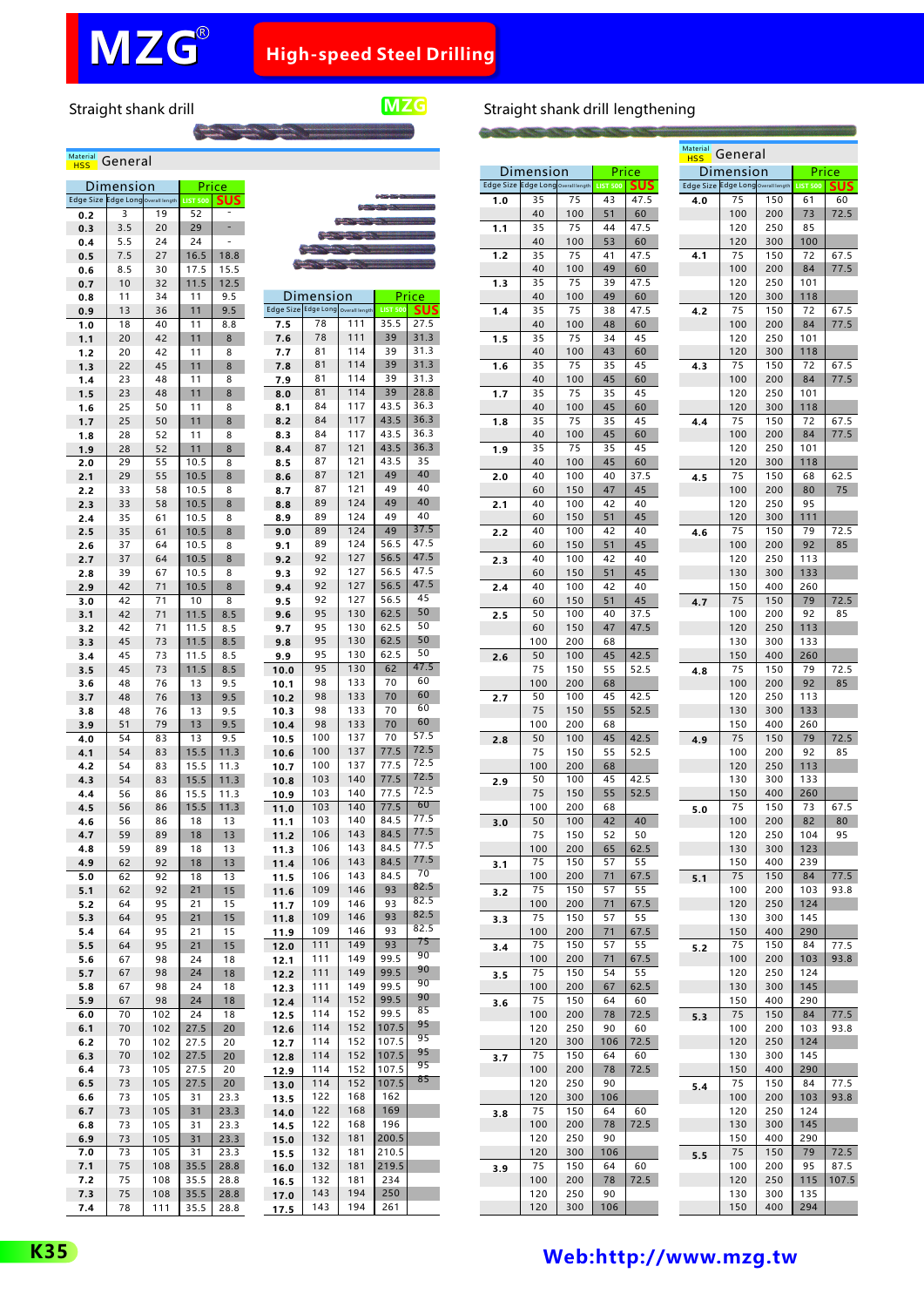## **High-speed Steel Drilling**

### Straight shank drill lengthening

### <u><sup>Material</sup></u> General

|                                           | Dimension  |            | <b>Price</b>          |              |  |  |  |  |
|-------------------------------------------|------------|------------|-----------------------|--------------|--|--|--|--|
| Edge Size Edge Long Overall length<br>5.6 | 100        | 150        | <b>LIST 500</b><br>90 | sus<br>83.8  |  |  |  |  |
|                                           | 100        | 200        | 113                   | 105          |  |  |  |  |
|                                           | 120        | 250        | 136                   |              |  |  |  |  |
|                                           | 150        | 300        | 159                   |              |  |  |  |  |
|                                           | 180        | 400        | 308                   |              |  |  |  |  |
|                                           | 180        | 500        | 394                   |              |  |  |  |  |
| 5.7                                       | 100<br>100 | 150<br>200 | 90<br>113             | 83.8<br>105  |  |  |  |  |
|                                           | 120        | 250        | 136                   |              |  |  |  |  |
|                                           | 150        | 300        | 159                   |              |  |  |  |  |
|                                           | 180        | 400        | 308                   |              |  |  |  |  |
|                                           | 180        | 500        | 394                   |              |  |  |  |  |
| 5.8                                       | 100        | 150        | 90                    | 83.8         |  |  |  |  |
|                                           | 100<br>120 | 200<br>250 | 113<br>136            | 105          |  |  |  |  |
|                                           | 150        | 300        | 159                   |              |  |  |  |  |
|                                           | 180        | 400        | 308                   |              |  |  |  |  |
|                                           | 180        | 500        | 394                   |              |  |  |  |  |
| 5.9                                       | 100        | 150        | 90                    | 83.8         |  |  |  |  |
|                                           | 100        | 200        | 113                   | 105          |  |  |  |  |
|                                           | 120<br>150 | 250<br>300 | 136<br>159            |              |  |  |  |  |
|                                           | 180        | 400        | 308                   |              |  |  |  |  |
|                                           | 180        | 500        | 394                   |              |  |  |  |  |
| 6.0                                       | 100        | 150        | 84                    | 77.5         |  |  |  |  |
|                                           | 100        | 200        | 104                   | 97.5         |  |  |  |  |
|                                           | 120        | 250        | 126                   | 117.5        |  |  |  |  |
|                                           | 150        | 300        | 148<br>304            | 186          |  |  |  |  |
|                                           | 180<br>180 | 400<br>500 | 409                   |              |  |  |  |  |
|                                           | 200        | 600        | 578                   |              |  |  |  |  |
| 6.1                                       | 100        | 150        | 97                    | 87.5         |  |  |  |  |
|                                           | 100        | 200        | 120                   | 110          |  |  |  |  |
|                                           | 120        | 250        | 145                   |              |  |  |  |  |
|                                           | 150        | 300        | 167                   |              |  |  |  |  |
| 6.2                                       | 100<br>100 | 150<br>200 | 97<br>120             | 87.5<br>110  |  |  |  |  |
|                                           | 120        | 250        | 145                   |              |  |  |  |  |
|                                           | 150        | 300        | 167                   |              |  |  |  |  |
| 6.3                                       | 100        | 150        | 97                    | 87.5         |  |  |  |  |
|                                           | 100        | 200        | 120                   | 110          |  |  |  |  |
|                                           | 120        | 250        | 145                   |              |  |  |  |  |
|                                           | 150<br>100 | 300<br>150 | 167<br>97             | 87.5         |  |  |  |  |
| 6.4                                       | 100        | 200        | 120                   | 110          |  |  |  |  |
|                                           | 120        | 250        | 145                   |              |  |  |  |  |
|                                           | 150        | 300        | 167                   |              |  |  |  |  |
| 6.5                                       | 100        | 200        | 113                   | 87.5         |  |  |  |  |
|                                           | 120<br>150 | 250<br>300 | 135<br>155            | 105<br>122.5 |  |  |  |  |
|                                           | 200        | 400        | 331                   |              |  |  |  |  |
|                                           | 200        | 500        | 439                   |              |  |  |  |  |
|                                           | 200        | 600        | 612                   |              |  |  |  |  |
| 6.6                                       | 100        | 200        | 135                   | 112.5        |  |  |  |  |
|                                           | 120        | 250<br>300 | 155                   | 122.5        |  |  |  |  |
|                                           | 150<br>100 | 200        | 179<br>135            | 112.5        |  |  |  |  |
| 6.7                                       | 120        | 250        | 155                   | 122.5        |  |  |  |  |
|                                           | 150        | 300        | 179                   |              |  |  |  |  |
| 6.8                                       | 100        | 200        | 135                   | 112.5        |  |  |  |  |
|                                           | 120        | 250        | 155                   | 122.5        |  |  |  |  |
|                                           | 150<br>100 | 300<br>200 | 179<br>135            | 112.5        |  |  |  |  |
| 6.9                                       | 120        | 250        | 155                   | 122.5        |  |  |  |  |
|                                           | 150        | 300        | 179                   |              |  |  |  |  |
| 7.0                                       | 100        | 200        | 125                   | 107.5        |  |  |  |  |
|                                           | 120        | 250        | 145                   | 115          |  |  |  |  |
|                                           | 150        | 300        | 167                   | 132.5        |  |  |  |  |
|                                           | 200<br>200 | 400<br>500 | 333<br>462            | 150          |  |  |  |  |
|                                           | 200        | 600        | 624                   |              |  |  |  |  |
| 7.1                                       | 100        | 200        | 146                   | 132.5        |  |  |  |  |
|                                           | 120        | 250        | 169                   | 157.5        |  |  |  |  |
|                                           | 150        | 300        | 193                   | 175          |  |  |  |  |

| <b>Edge Size</b> |            | Edge Long Overall length | <b>LIST 550</b> | SUS          |
|------------------|------------|--------------------------|-----------------|--------------|
| 7.2              | 100        | 200                      | 146             | 132.5        |
|                  | 120        | 250                      | 169             | 157.5        |
|                  | 150        | 300                      | 193             | 175          |
| 7.3              | 100        | 200                      | 146             | 132.5        |
|                  | 120        | 250                      | 169             | 157.5        |
|                  | 150        | 300                      | 193             | 175          |
| 7.4              | 100        | 200                      | 146             | 132.5        |
|                  | 120        | 250                      | 169<br>193      | 157.5<br>175 |
| 7.5              | 150<br>100 | 300<br>200               | 137             | 125          |
|                  | 120        | 250                      | 157             | 145          |
|                  | 150        | 300                      | 181             | 165          |
|                  | 200        | 400                      | 354             |              |
|                  | 200        | 500                      | 481             |              |
|                  | 200        | 600                      | 642             |              |
| 7.6              | 100        | 200                      | 161             | 145          |
|                  | 120        | 250                      | 182             | 170          |
|                  | 150        | 300                      | 211             | 187.5        |
| 7.7              | 100<br>120 | 400                      | 161<br>182      | 145<br>170   |
|                  | 150        | 500<br>600               | 211             | 187.5        |
| 7.8              | 100        | 200                      | 161             | 145          |
|                  | 120        | 250                      | 182             | 170          |
|                  | 150        | 300                      | 211             | 187.5        |
| 7.9              | 100        | 200                      | 161             | 145          |
|                  | 120        | 250                      | 182             | 170          |
|                  | 150        | 300                      | 211             | 187.5        |
| 8.0              | 100        | 200                      | 149             | 132.5        |
|                  | 120        | 250                      | 170             | 160          |
|                  | 150<br>200 | 300<br>400               | 198<br>354      | 180          |
|                  | 200        | 500                      | 511             |              |
|                  | 200        | 600                      | 661             |              |
| 8.1              | 100        | 200                      | 180             | 162.5        |
|                  | 120        | 250                      | 199             | 185          |
|                  | 150        | 300                      | 230             | 210          |
| 8.2              | 100        | 200                      | 180             | 162.5        |
|                  | 120        | 250                      | 199             | 185          |
|                  | 150        | 300                      | 230             | 210          |
| 8.3              | 100<br>120 | 200<br>250               | 180<br>199      | 162.5<br>185 |
|                  | 150        | 300                      | 230             | 210          |
| 8.4              | 100        | 200                      | 180             | 162.5        |
|                  | 120        | 250                      | 199             | 185          |
|                  | 150        | 300                      | 230             | 210          |
| 8.5              | 100        | 200                      | 168             | 155          |
|                  | 120        | 250                      | 186             | 172.5        |
|                  | 150        | 300                      | 214             | 197.5        |
|                  | 200        | 400                      | 383             |              |
|                  | 200<br>200 | 500<br>600               | 544<br>676      |              |
| 8.6              | 100        | 200                      | 195             | 175          |
|                  | 120        | 250                      | 223             | 210          |
|                  | 150        | 300                      | 250             | 225          |
| 8.7              | 100        | 200                      | 195             | 175          |
|                  | 120        | 250                      | 223             | 210          |
|                  | 150        | 300                      | 250             | 225          |
| 8.8              | 100        | 200                      | 195             | 175          |
|                  | 120<br>150 | 250<br>300               | 223<br>250      | 210<br>225   |
| 8.9              | 100        | 200                      | 195             | 175          |
|                  | 120        | 250                      | 223             | 210          |
|                  | 150        | 300                      | 250             | 225          |
| 9.0              | 100        | 200                      | 182             | 162.5        |
|                  | 120        | 250                      | 208             | 187.5        |
|                  | 150        | 300                      | 234             | 210          |
|                  | 200        | 400                      | 387             |              |
|                  | 200        | 500                      | 596             |              |
|                  | 200<br>100 | 600<br>200               | 815<br>210      | 190          |
| 9.1              | 120        | 250                      | 235             | 210          |
|                  | 150        | 300                      | 270             | 245          |
| 9.2              | 100        | 200                      | 210             | 190          |
|                  | 120        | 250                      | 235             | 210          |
|                  | 150        | 300                      | 270             | 245          |

|           | Dimension                       |            |                 | Price          |
|-----------|---------------------------------|------------|-----------------|----------------|
| Edge Size | Edge Long Overall length<br>100 | 200        | <b>LIST 500</b> | SUS<br>190     |
| 9.3       | 120                             | 250        | 210<br>235      | 210            |
|           | 150                             | 300        | 270             | 245            |
| 9.4       | 100                             | 200        | 210             | 190            |
|           | 120                             | 250        | 235             | 210            |
|           | 150                             | 300<br>200 | 270             | 245<br>175     |
| 9.5       | 100<br>120                      | 250        | 195<br>219      | 197.5          |
|           | 150                             | 300        | 252             | 230            |
|           | 200                             | 400        | 424             |                |
|           | 200                             | 500        | 608             |                |
|           | 200                             | 600        | 882             |                |
| 9.6       | 100<br>120                      | 200<br>250 | 225<br>254      | 202.5<br>237.5 |
|           | 150                             | 300        | 294             | 265            |
| 9.7       | 100                             | 200        | 225             | 202.5          |
|           | 120                             | 250        | 254             | 237.5          |
|           | 150                             | 300        | 294             | 265            |
| 9.8       | 100                             | 200        | 225             | 202.5          |
|           | 120<br>150                      | 250<br>300 | 254<br>294      | 237.5<br>265   |
| 9.9       | 100                             | 200        | 225             | 202.5          |
|           | 120                             | 250        | 254             | 237.5          |
|           | 150                             | 300        | 294             | 265            |
| 10.0      | 100                             | 200        | 210             | 190            |
|           | 120                             | 250        | 238             | 225            |
|           | 150<br>200                      | 300<br>400 | 275<br>436      | 250            |
|           | 250                             | 500        | 631             |                |
|           | 300                             | 600        | 889             |                |
| 10.1      | 100                             | 200        | 247             | 225            |
|           | 120                             | 250        | 289             | 265            |
|           | 150                             | 300        | 327             | 295            |
| 10.2      | 100<br>120                      | 200<br>250 | 247<br>289      | 225<br>265     |
|           | 150                             | 300        | 327             | 295            |
| 10.3      | 100                             | 200        | 247             | 225            |
|           | 120                             | 250        | 289             | 265            |
|           | 150                             | 300        | 327             | 295            |
| 10.4      | 100<br>120                      | 200<br>250 | 247<br>289      | 225<br>265     |
|           | 150                             | 300        | 327             | 295            |
| 10.5      | 120                             | 250        | 259             | 212.5          |
|           | 150                             | 300        | 294             | 240            |
|           | 200                             | 400        | 477             | 265            |
|           | 250<br>300                      | 500<br>600 | 653<br>924      |                |
| 10.6      | 120                             | 250        | 312             | 292.5          |
|           | 150                             | 300        | 361             | 330            |
| 10.7      | 120                             | 250        | 312             | 292.5          |
|           | 150                             | 300        | 361             | 330            |
| 10.8      | 120                             | 250<br>300 | 312             | 292.5          |
| 10.9      | 150<br>120                      | 250        | 361<br>312      | 330<br>292.5   |
|           | 150                             | 300        | 361             | 330            |
| 11.0      | 120                             | 250        | 280             | 255            |
|           | 150                             | 300        | 323             | 292.5          |
|           | 200                             | 400        | 481             |                |
|           | 250<br>300                      | 500<br>600 | 739<br>1028     |                |
| 11.1      | 120                             | 250        | 356             | 330            |
|           | 150                             | 300        | 394             | 357.5          |
| 11.2      | 120                             | 250        | 356             | 330            |
|           | 150                             | 300        | 394             | 357.5          |
| 11.3      | 120<br>150                      | 250<br>300 | 356<br>394      | 330<br>357.5   |
| 11.4      | 120                             | 250        | 356             | 330            |
|           | 150                             | 300        | 394             | 357.5          |
| 11.5      | 120                             | 250        | 319             | 292.5          |
|           | 150                             | 300        | 352             | 320            |
|           | 200<br>250                      | 400<br>500 | 507<br>795      |                |
|           | 300                             | 600        | 1179            |                |
|           |                                 |            |                 |                |

|                                    | Dimension |     |                 | Price      |
|------------------------------------|-----------|-----|-----------------|------------|
| Edge Size Edge Long Overall length |           |     | <b>LIST 500</b> | <b>SUS</b> |
| 11.6                               | 120       | 250 | 366             | 330        |
|                                    | 150       | 300 | 424             | 382.5      |
| 11.7                               | 120       | 250 | 366             | 330        |
|                                    | 150       | 300 | 424             | 382.5      |
| 11.8                               | 120       | 250 | 366             | 330        |
|                                    | 150       | 300 | 424             | 382.5      |
| 11.9                               | 120       | 250 | 366             | 330        |
|                                    | 150       | 300 | 424             | 382.5      |
| 12.0                               | 120       | 250 | 329             | 305        |
|                                    | 150       | 300 | 382             | 345        |
|                                    | 200       | 400 | 559             |            |
|                                    | 250       | 500 | 803             |            |
|                                    | 300       | 600 | 1209            |            |
| 12.1                               | 120       | 250 | 394             | 355        |
|                                    | 150       | 300 | 458             | 412.5      |
| 12.2                               | 120       | 250 | 394             | 355        |
|                                    | 150       | 300 | 458             | 412.5      |
| 12.3                               | 120       | 250 | 394             | 355        |
|                                    | 150       | 300 | 458             | 412.5      |
| 12.4                               | 120       | 250 | 394             | 355        |
|                                    | 150       | 300 | 458             | 412.5      |
| 12.5                               | 120       | 250 | 352             | 327.5      |
|                                    | 150       | 300 | 413             | 372.5      |
|                                    | 120       | 400 | 589             |            |
|                                    | 150       | 500 | 957             |            |
|                                    | 200       | 600 | 1230            |            |
| 12.6                               | 120       | 250 | 420             | 380        |
|                                    | 150       | 300 | 484             | 432.5      |
| 12.7                               | 120       | 250 | 420             | 380        |
|                                    | 150       | 300 | 484             | 432.5      |
| 12.8                               | 120       | 250 | 420             | 380        |
|                                    | 150       | 300 | 484             | 432.5      |
| 12.9                               | 120       | 250 | 420             | 380        |
|                                    | 150       | 300 | 484             | 432.5      |
| 13.0                               | 120       | 250 | 376             | 377.5      |
|                                    | 150       | 300 | 437             | 427.5      |
|                                    | 200       | 400 | 615             |            |
|                                    | 250       | 500 | 957             |            |
|                                    | 300       | 600 | 1230            |            |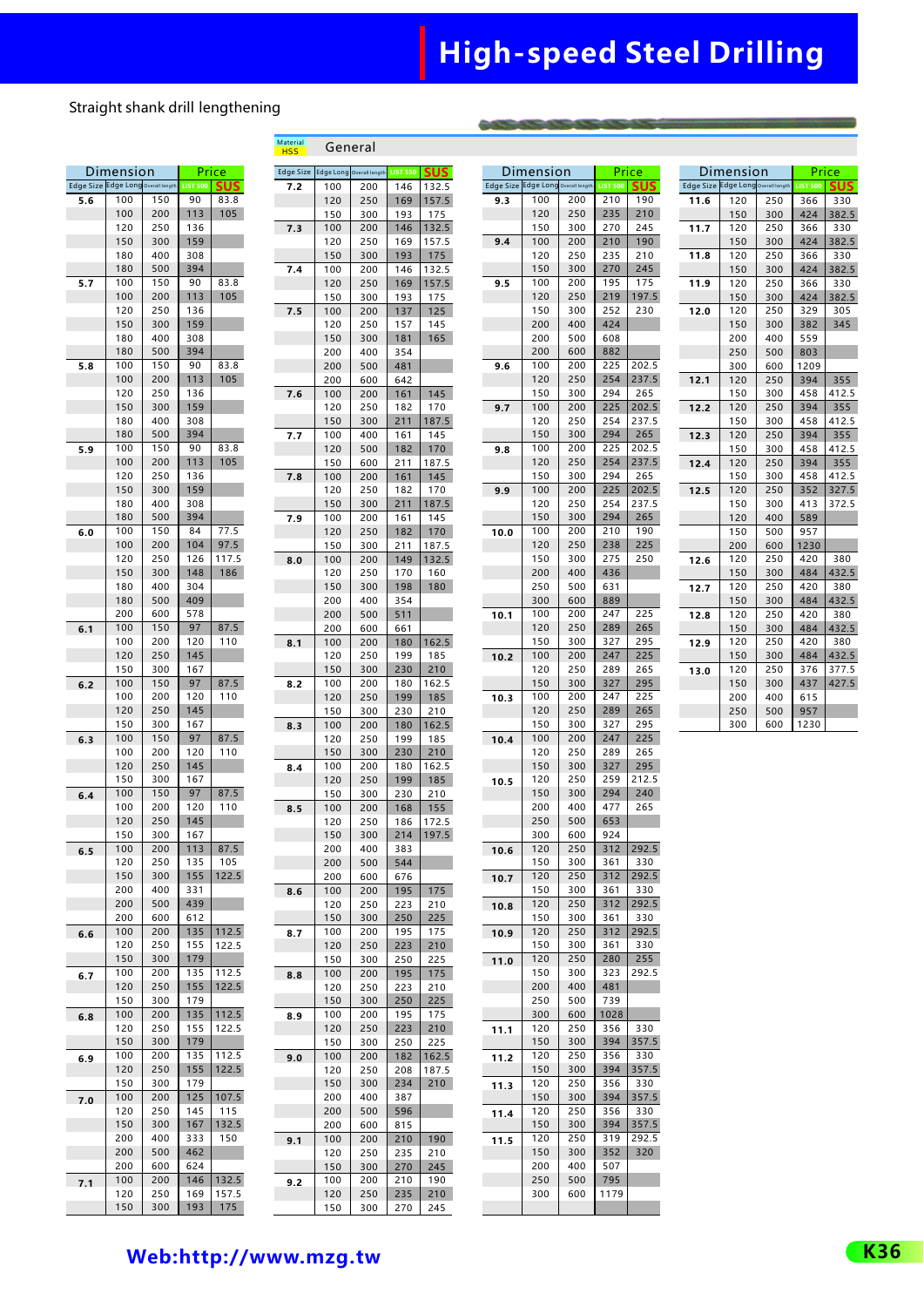**MZG**

taper-shank drill

### **K37 [Web:http://www.mzg.tw](http://www.mzg.tw)**

**55.0** 

**21.5**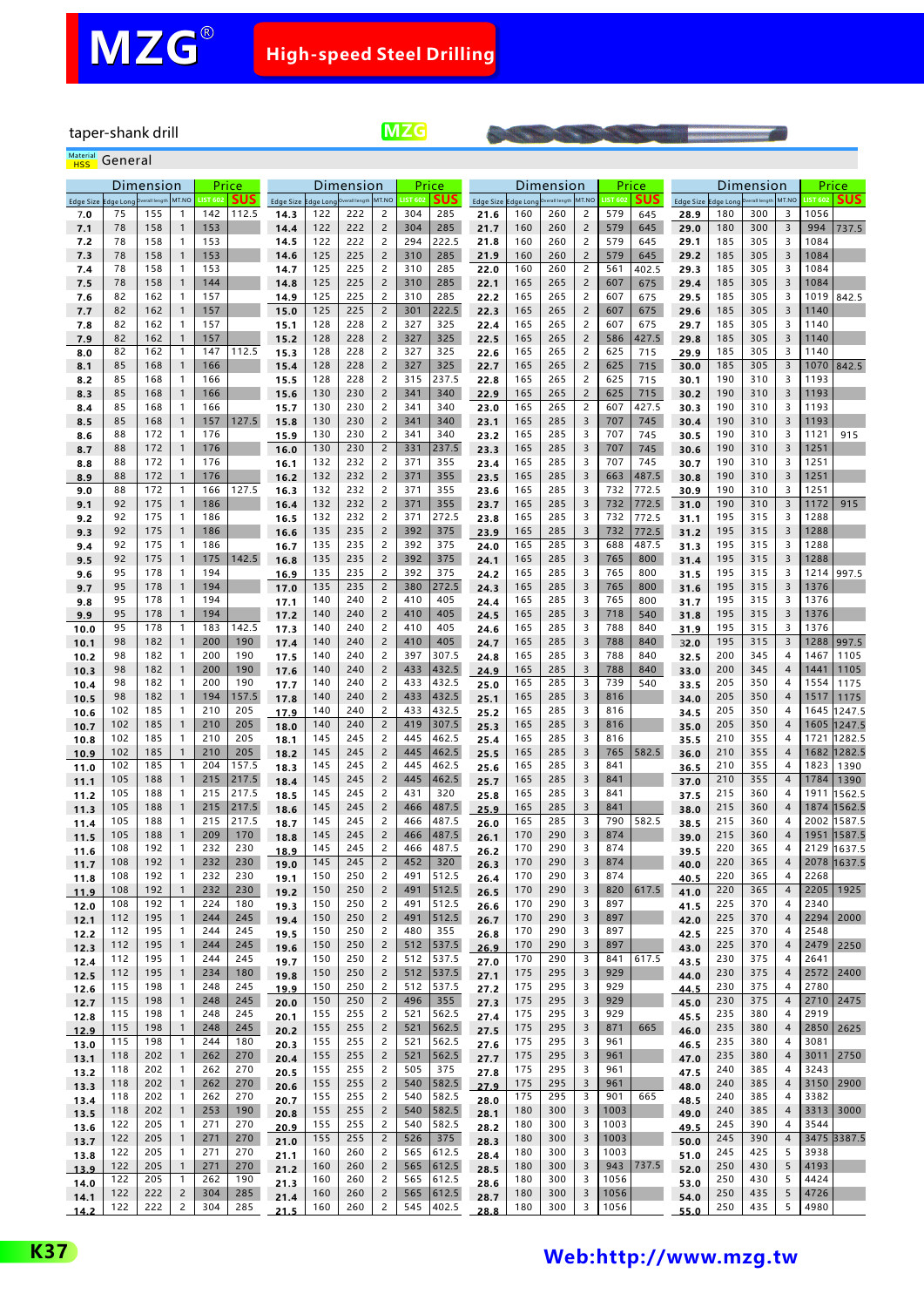## **High-speed Steel Drilling**

**CERCARE** 

### er-shank drill taper-shank drill lengthening

| taper-shank drill |
|-------------------|
|-------------------|

Material General

<sup>Material</sup> General

|                   |            | Dimension                                         |                                | Price          |                  |            | Dimension   |                                  | Price        | Edge Size Edge Long |            | Overall length | MT.NO                            | <b>IST 650</b> |                  |            | Dimension   |                         | Price           | <b>Edge Size</b>            | Edge Long        | verall leng              | MT.NO               | <b>IST 650</b> |
|-------------------|------------|---------------------------------------------------|--------------------------------|----------------|------------------|------------|-------------|----------------------------------|--------------|---------------------|------------|----------------|----------------------------------|----------------|------------------|------------|-------------|-------------------------|-----------------|-----------------------------|------------------|--------------------------|---------------------|----------------|
| <b>Edge Size</b>  | dge Long   | erall lengt                                       | MT.NO                          | <b>IST 602</b> | <b>Edge Size</b> | Edge Lon   | rall length | MT.NO                            | IST 650      | 20.5                | 325        | 200            | $\overline{c}$                   | 1082           | <b>Edge Size</b> | dge Lon    | rall length | MT.NO                   | <b>LIST 650</b> | 41.0                        | 425              | 250                      | 4                   | 4244           |
| 56.0              | 260        | 440                                               | 5                              | 5189           | 10.5             | 250        | 150         | -1                               | 480          |                     | 375        | 250            | $\overline{c}$                   | 1339           | 28.5             | 350        | 200         | 3                       | 1937            |                             | 475              | 300                      | $\overline{4}$      | 5288           |
| 57.0<br>58.0      | 260<br>265 | 440<br>445                                        | 5<br>5                         | 5467<br>5698   |                  | 300<br>350 | 200<br>225  | $\overline{1}$<br>1              | 619<br>818   |                     | 425<br>475 | 275<br>325     | 2<br>$\overline{c}$              | 1580<br>1758   |                  | 400<br>450 | 250<br>300  | 3<br>3                  | 2205<br>2562    |                             | 525<br>625       | 350<br>450               | 4<br>$\overline{4}$ | 5747<br>7288   |
| 59.0              | 265        | 445                                               | 5                              | 5976           | 11.0             | 250        | 150         | $\overline{1}$                   | 480          | 21.0                | 325        | 200            | $\overline{c}$                   | 1091           |                  | 500        | 350         | $\overline{\mathbf{3}}$ | 3083            | 42.0                        | 425              | 250                      | 4                   | 4383           |
| 60.0<br>61.0      | 270        | 450                                               | 5                              | 6208           |                  | 300        | 200         | $\mathbf{1}$                     | 619          |                     | 375        | 250            | $\overline{c}$                   | 1364           |                  | 600        | 400         | 3                       | 3771            |                             | 475              | 300                      | $\overline{4}$      | 5467           |
| 62.0              | 270        | 450                                               | 5                              | 6486           |                  | 350        | 225         | $\mathbf{1}$                     | 818          |                     | 425        | 275            | 2                                | 1605           | 29.0             | 350        | 200         | $\overline{\mathbf{3}}$ | 1921            |                             | 525              | 350                      | 4                   | 5976           |
| 63.0              | 275        | 455                                               | 5                              | 6811           | 11.5             | 250        | 150         | $\mathbf{1}$                     | 494          |                     | 475        | 325            | $\overline{c}$                   | 1798           |                  | 400        | 250         | 3                       | 2256            |                             | 625              | 450                      | $\overline{4}$      | 7607           |
| 64.0<br>65.0      | 275<br>280 | 455<br>460                                        | 5<br>5                         | 7088<br>7389   |                  | 300<br>350 | 200<br>225  | $\mathbf{1}$<br>1                | 621<br>829   | 21.5                | 325<br>375 | 200<br>250     | $\overline{c}$<br>$\overline{c}$ | 1138<br>1427   |                  | 450<br>500 | 300<br>350  | 3<br>3                  | 2613<br>3148    | 43.0                        | 425<br>475       | 250<br>300               | 4<br>$\overline{4}$ | 4535<br>5696   |
| 66.0              | 280        | 460                                               | 5                              | 7667           | 12.0             | 250        | 150         | $\overline{1}$                   | 498          |                     | 425        | 275            | $\overline{c}$                   | 1670           |                  | 600        | 400         | 3                       | 3848            |                             | 525              | 350                      | 4                   | 6192           |
| 67.0<br>68.0      | 285        | 465                                               | 5                              | 7992           |                  | 300        | 200         | 1                                | 635          |                     | 475        | 325            | $\overline{c}$                   | 1874           | 29.5             | 350        | 200         | 3                       | 2013            |                             | 625              | 450                      | $\overline{4}$      | 7899           |
| 69.0              | 285        | 465                                               | 5                              | 8316           |                  | 350        | 225         | $\mathbf{1}$                     | 834          | 22.0                | 325        | 200            | $\overline{c}$                   | 1154           |                  | 400        | 250         | 3                       | 2294            | 44.0                        | 425              | 250                      | 4                   | 4644           |
| 70.0              | 290        | 470                                               | 5                              | 8640           | 12.5             | 250        | 150         | $\mathbf{1}$                     | 508          |                     | 375        | 250            | $\overline{c}$                   | 1427           |                  | 450        | 300         | 3                       | 2676            |                             | 475              | 300                      | $\overline{4}$      | 5875           |
| 71.0<br>72.0      | 290<br>295 | 470<br>475                                        | 5<br>5                         | 8965<br>9289   |                  | 300<br>350 | 200<br>225  | $\mathbf{1}$<br>$\mathbf{1}$     | 646<br>843   |                     | 425<br>475 | 275<br>325     | $\overline{c}$<br>$\overline{c}$ | 1696<br>1900   |                  | 500<br>600 | 350<br>400  | 3<br>3                  | 3225<br>3950    |                             | 525<br>625       | 350<br>450               | 4<br>$\overline{4}$ | 6421<br>8448   |
| 73.0              | 295        | 475                                               | 5                              | 9660           | 13.0             | 250        | 150         | $\mathbf{1}$                     | 516          | 22.5                | 325        | 200            | $\overline{c}$                   | 1209           | 30.0             | 350        | 200         | 3                       | 2039            | 45.0                        | 425              | 250                      | 4                   | 4841           |
| 74.0              | 300        | 480                                               | 5                              | 10053          |                  | 300        | 200         | $\mathbf{1}$                     | 531          |                     | 375        | 250            | $\overline{c}$                   | 1504           |                  | 400        | 250         | 3                       | 2319            |                             | 475              | 300                      | $\overline{4}$      | 6064           |
| 75.0<br>76.0      | 300        | 480                                               | 5                              | 10447          |                  | 350        | 225         | $\mathbf{1}$                     | 855          |                     | 425        | 275            | $\overline{c}$                   | 1784           |                  | 450        | 300         | 3                       | 2740            |                             | 525              | 350                      | 4                   | 6676           |
| 77.0              | 305        | 485                                               | 5                              | 10841          | 13.5             | 250        | 150         | $\mathbf{1}$                     | 516          |                     | 475        | 325            | $\overline{c}$                   | 1976           |                  | 500        | 350         | 3                       | 3287            |                             | 625              | 450                      | $\overline{4}$      | 8562           |
| 78.0<br>79.0      | 305        | 485                                               | 5                              | 11235          |                  | 300        | 200         | $\mathbf{1}$                     | 658          | 23.0                | 325        | 200            | $\overline{c}$                   | 1235           |                  | 600        | 400         | 3                       | 4015            | 46.0                        | 475              | 300                      | 4                   | 6268           |
| 80.0              | 310<br>315 | 490<br>560                                        | 5<br>6                         | 12995<br>16447 | 14.0             | 350<br>250 | 225<br>150  | 1<br>$\mathbf{1}$                | 863<br>516   |                     | 375<br>425 | 250<br>275     | $\overline{c}$<br>$\overline{c}$ | 1529<br>1810   | 30.5             | 350<br>400 | 200<br>250  | 3<br>3                  | 2090<br>2384    |                             | 525<br>625       | 350<br>450               | $\overline{4}$<br>4 | 6868<br>8907   |
| 81.0              | 315        | 560                                               | 6                              | 17141          |                  | 300        | 200         | 1                                | 674          |                     | 475        | 325            | $\overline{c}$                   | 2013           |                  | 450        | 300         | 3                       | 2817            | 47.0                        | 475              | 300                      | $\overline{4}$      | 6498           |
| 82.0<br>83.0      | 315        | 560                                               | 6                              | 17605          |                  | 350        | 225         | $\mathbf{1}$                     | 874          | 23.5                | 350        | 200            | 3                                | 1504           |                  | 500        | 350         | 3                       | 3377            |                             | 525              | 350                      | 4                   | 7109           |
| 84.0              | 315        | 560                                               | 6                              | 18092          | 14.5             | 325        | 200         | $\overline{c}$                   | 755          |                     | 400        | 250            | $\overline{3}$                   | 1747           |                  | 600        | 400         | 3                       | 4128            |                             | 625              | 450                      | $\overline{4}$      | 9924           |
| 85.0              | 325        | 570                                               | 6                              | 18601          |                  | 375        | 250         | $\overline{c}$                   | 961          |                     | 450        | 300            | 3                                | 2052           | 31.0             | 350        | 200         | $\overline{\mathbf{3}}$ | 2129            | 48.0                        | 475              | 300                      | 4                   | 6715           |
| 86.0<br>87.0      | 325        | 570                                               | 6                              | 19111          |                  | 425        | 275         | $\overline{c}$                   | 1149         |                     | 500        | 350            | $\overline{\mathbf{3}}$          | 2511           |                  | 400        | 250         | 3                       | 2435            |                             | 525              | 350                      | $\overline{4}$      | 7338           |
| 88.0              | 325<br>325 | 570<br>570                                        | 6<br>6                         | 19620<br>20130 | 15.0             | 475<br>325 | 325<br>200  | $\overline{c}$<br>$\overline{c}$ | 1274<br>774  | 24.0                | 600<br>350 | 400<br>200     | 3<br>$\overline{\mathbf{3}}$     | 3083<br>1554   |                  | 450<br>500 | 300<br>350  | 3<br>3                  | 2893<br>3465    | 49.0                        | 625<br>475       | 450<br>300               | 4<br>4              | 9530<br>6920   |
| 89.0              | 325        | 570                                               | 6                              | 20640          |                  | 375        | 250         | $\overline{c}$                   | 975          |                     | 400        | 250            | 3                                | 1758           |                  | 600        | 400         | 3                       | 4204            |                             | 525              | 350                      | 4                   | 7556           |
| 90.0<br>91.0      | 335        | 580                                               | 6                              | 21288          |                  | 425        | 275         | 2                                | 1151         |                     | 450        | 300            | $\overline{\mathbf{3}}$          | 2078           | 31.5             | 350        | 200         | 3                       | 2166            |                             | 625              | 450                      | $\overline{4}$      | 9810           |
| 92.0              | 335        | 580                                               | 6                              | 21659          |                  | 475        | 325         | $\overline{c}$                   | 1274         |                     | 500        | 350            | 3                                | 2548           |                  | 400        | 250         | $\overline{3}$          | 2485            | 50.0                        | 475              | 300                      | $\overline{4}$      | 7135           |
| 93.0              | 335        | 580                                               | 6                              | 22168          | 15.5             | 325        | 200         | $\overline{c}$                   | 808          |                     | 600        | 400            | 3                                | 3134           |                  | 450        | 300         | 3                       | 2995            |                             | 525              | 350                      | 4                   | 7798           |
| 94.0<br>95.O      | 335        | 580                                               | 6                              | 22933          |                  | 375        | 250         | $\overline{c}$                   | 1014         | 24.5                | 350        | 200            | 3                                | 1594           |                  | 500        | 350         | $\overline{3}$          | 3632            |                             | 625              | 450                      | 4                   | 10206          |
| 96.0              | 335        | 580                                               | 6                              | 23442          |                  | 425        | 275         | $\overline{c}$                   | 1202         |                     | 400        | 250            | $\overline{3}$                   | 1823           |                  | 600        | 400         | 3                       | 4332            | Nocens Straight shank drill |                  |                          |                     |                |
| 97.0              | 345<br>345 | 590<br>590                                        | 6<br>6                         | 24346<br>25226 | 16.0             | 475<br>325 | 325<br>200  | $\overline{c}$<br>$\overline{c}$ | 1325<br>808  |                     | 450<br>500 | 300<br>350     | 3<br>3                           | 2129<br>2588   | 32.0             | 350<br>400 | 200<br>250  | $\overline{3}$<br>3     | 2256<br>2574    |                             |                  |                          |                     |                |
| 98.0<br>99.0      | 345        | 590                                               | 6                              | 25736          |                  | 375        | 250         | $\overline{c}$                   | 1014         |                     | 600        | 400            | 3                                | 3185           |                  | 450        | 300         | $\overline{\mathbf{3}}$ | 3109            |                             |                  | <b>NATIONAL COMMENTS</b> |                     |                |
| 100.0             | 345        | 590                                               | 6                              | 26639          |                  | 425        | 275         | $\overline{c}$                   | 1202         | 25.0                | 350        | 200            | $\overline{\mathbf{3}}$          | 1631           |                  | 500        | 350         | 3                       | 3720            |                             |                  |                          |                     |                |
|                   | 345        | 590                                               | 6                              | 27774          |                  | 475        | 325         | $\overline{c}$                   | 1325         |                     | 400        | 250            | 3                                | 1860           |                  | 600        | 400         | 3                       | 4510            | Material                    | General          |                          |                     | $D = 1/2"$     |
|                   | 355        | 600                                               | 6                              | 28678          | 16.5             | 325        | 200         | $\overline{c}$                   | 825          |                     | 450        | 300            | $\overline{3}$                   | 2166           | 33.0             | 425        | 250         | 4                       | 3250            | <b>HSS</b>                  |                  |                          |                     |                |
|                   | 355        | 600                                               | 6                              | 29813          |                  | 375        | 250         | $\overline{c}$                   | 1114         |                     | 500        | 350            | 3                                | 2624           |                  | 475        | 300         | $\overline{4}$          | 3785            |                             | Dimension        |                          |                     | Price          |
|                   | 355<br>355 | 600<br>600                                        | 6<br>6                         | 30716<br>31851 |                  | 425<br>475 | 275<br>325  | 2<br>$\overline{c}$              | 1314<br>1467 | 25.5                | 600        | 400            | 3                                | 3236           |                  | 525<br>625 | 350<br>450  | 4<br>$\overline{4}$     | 4230<br>5224    | <b>Edge Size</b>            | <b>Edge Long</b> | Overall leng             | <b>IST 650</b>      | <b>SUS</b>     |
|                   | 355        | 600                                               | 6                              | 32754          | 17.0             | 325        | 200         | $\overline{c}$                   | 857          |                     | 350<br>400 | 200<br>250     | 3<br>$\overline{\mathbf{3}}$     | 1670<br>1900   | 34.0             | 425        | 250         | 4                       | 3377            | 13.5<br>14                  | 74<br>74         | 134                      | 424<br>457          | 117.5<br>120   |
| taper-shank drill |            |                                                   |                                |                |                  | 375        | 250         | $\overline{c}$                   | 1114         |                     | 450        | 300            | 3                                | 2191           |                  | 475        | 300         | 4                       | 3964            | 14.5                        | 74               | 134<br>134               | 487                 | 135            |
| lengthening       |            |                                                   |                                |                |                  | 425        | 275         | $\overline{c}$                   | 1314         |                     | 500        | 350            | 3                                | 2690           |                  | 525        | 350         | 4                       | 4434            | 15                          | 74               | 134                      | 517                 | 140            |
|                   |            |                                                   |                                |                |                  | 475        | 325         | $\overline{c}$                   | 1467         |                     | 600        | 400            | 3                                | 3313           |                  | 625        | 450         | $\overline{4}$          | 5467            | 15.5                        | 74               | 134                      | 544                 | 150            |
| Material General  |            |                                                   |                                |                | 17.5             | 325        | 200         | 2                                | 887          | 26.0                | 350        | 200            | 3                                | 1696           | 35.0             | 425        | 250         | 4                       | 3491            | 16                          | 74               | 134                      | 580                 | 155            |
|                   |            |                                                   |                                |                |                  | 375<br>425 | 250<br>275  | $\overline{c}$<br>2              | 1114<br>1314 |                     | 400        | 250            | 3                                | 1937           |                  | 475<br>525 | 300<br>350  | 4<br>4                  | 4117<br>4587    | 16.5<br>17                  | 74<br>74         | 134<br>134               | 607<br>634          | 167.5<br>177.5 |
|                   | Dimension  | Edge Size Edge Long Overall length MT.NO LIST 650 |                                | Price          |                  | 475        | 325         | $\overline{c}$                   | 1467         |                     | 450<br>500 | 300<br>350     | $\overline{3}$<br>3              | 2268<br>2752   |                  | 625        | 450         | $\overline{4}$          | 5645            | 17.5                        | 74               | 134                      | 670                 | 190            |
| 7.0               | 250        | 150                                               | $\mathbf{1}$                   | 530            | 18.0             | 325        | 200         | 2                                | 936          |                     | 600        | 400            | $\overline{3}$                   | 3377           | 36.0             | 425        | 250         | $\overline{4}$          | 3644            | 18                          | 74               | 134                      | 694                 | 195            |
|                   | 300        | 200                                               | $\mathbf{1}$                   | 669            |                  | 375        | 250         | $\overline{c}$                   | 1186         | 26.5                | 350        | 200            | 3                                | 1747           |                  | 475        | 300         | $\overline{4}$          | 4306            | 18.5                        | 74               | 134                      | 727                 | 205            |
|                   | 350        | 225                                               | $\mathbf{1}$                   | 910            |                  | 425        | 275         | $\overline{c}$                   | 1402         |                     | 400        | 250            | $\overline{\mathbf{3}}$          | 1987           |                  | 525        | 350         | 4                       | 4790            | 19                          | 74               | 134                      | 764<br>801          | 212.5<br>222.5 |
| 7.5               | 250        | 150                                               | $\overline{1}$                 | 519            |                  | 475        | 325         | $\overline{c}$                   | 1554         |                     | 450        | 300            | 3                                | 2319           |                  | 625        | 450         | $\overline{4}$          | 5900            | 19.5<br>20                  | 74<br>74         | 134<br>134               | 821                 | 242.5          |
|                   | 300<br>350 | 200<br>225                                        | $\mathbf{1}$<br>$\overline{1}$ | 665<br>899     | 18.5             | 325<br>375 | 200<br>250  | 2<br>$\overline{c}$              | 987<br>1235  |                     | 500<br>600 | 350<br>400     | $\overline{3}$<br>3              | 2817<br>3454   | 37.0             | 425<br>475 | 250<br>300  | 4<br>$\overline{4}$     | 3746<br>4535    | 20.5                        | 74               | 134                      | 851                 | 275            |
| 8.0               | 250        | 150                                               | $\mathbf{1}$                   | 512            |                  | 425        | 275         | $\overline{c}$                   | 1467         | 27.0                | 350        | 200            | $\overline{3}$                   | 1758           |                  | 525        | 350         | 4                       | 4667            | 21                          | 74               | 134                      | 877                 | 275            |
|                   | 300        | 200                                               | $\overline{1}$                 | 653            |                  | 475        | 325         | $\overline{c}$                   | 1619         |                     | 400        | 250            | 3                                | 2052           |                  | 625        | 450         | $\overline{4}$          | 6180            | 21.5                        | 74               | 134                      | 904                 | 300            |
|                   | 350        | 225                                               | $\mathbf{1}$                   | 878            | 19.0             | 325        | 200         | $\overline{c}$                   | 989          |                     | 450        | 300            | $\overline{3}$                   | 2435           | 38.0             | 425        | 250         | 4                       | 3836            | 22                          | 74<br>74         | 134<br>134               | 944<br>981          | 300<br>325     |
| 8.5               | 250        | 150                                               | $\mathbf{1}$                   | 508            |                  | 375        | 250         | $\overline{c}$                   | 1239         |                     | 500        | 350            | 3                                | 2879           |                  | 475        | 300         | $\overline{4}$          | 4702            | 22.5<br>23                  | 74               | 134                      | 1007                | 325            |
|                   | 300        | 200                                               | $\mathbf{1}$                   | 639            |                  | 425        | 275         | $\overline{c}$                   | 1467         |                     | 600        | 400            | $\overline{3}$                   | 3516           |                  | 525        | 350         | 4                       | 5173            | 23.5                        | 74               | 134                      | 1074                | 350            |
|                   | 350        | 225                                               | $\mathbf{1}$                   | 857            |                  | 475        | 325         | $\overline{c}$                   | 1631         | 27.5                | 350        | 200            | 3                                | 1835           |                  | 625        | 450         | $\overline{4}$          | 6447<br>3975    | 24                          | 74               | 134                      | 1111                | 350            |
| 9.0               | 250<br>300 | 150<br>200                                        | $\mathbf{1}$<br>$\mathbf{1}$   | 494<br>635     | 19.5             | 325<br>375 | 200<br>250  | $\overline{c}$<br>$\overline{c}$ | 1034<br>1288 |                     | 400<br>450 | 250<br>300     | $\overline{3}$<br>3              | 2103<br>2435   | 39.0             | 425<br>475 | 250<br>300  | 4<br>$\overline{4}$     | 4855            | 24.5                        | 74               | 134                      | 1151                | 412.5          |
|                   | 350        | 225                                               | $\mathbf{1}$                   | 850            |                  | 425        | 275         | $\overline{c}$                   | 1517         |                     | 500        | 350            | $\overline{\mathbf{3}}$          | 2945           |                  | 525        | 350         | 4                       | 5340            | 25                          | 74<br>74         | 134<br>134               | 1187<br>1237        | 412.5<br>440   |
| 9.5               | 250        | 150                                               | $\mathbf{1}$                   | 494            |                  | 475        | 325         | $\overline{c}$                   | 1696         |                     | 600        | 400            | 3                                | 3604           |                  | 625        | 450         | $\overline{4}$          | 6665            | 25.5<br>26                  | 74               | 134                      | 1264                | 440            |
|                   | 300        | 200                                               | $\mathbf{1}$                   | 635            | 20.0             | 325        | 200         | $\overline{c}$                   | 1036         | 28.0                | 350        | 200            | $\overline{\mathbf{3}}$          | 1874           | 40.0             | 425        | 250         | 4                       | 4103            | 27                          | 74               | 134                      | 1418                | 467.5          |
|                   | 350        | 225                                               | $\mathbf{1}$                   | 843            |                  | 375        | 250         | $\overline{c}$                   | 1288         |                     | 400        | 250            | 3                                | 2155           |                  | 475        | 300         | $\overline{4}$          | 5085            | 28                          | 74               | 134                      | 1541                | 522.5          |
| 10.0              | 250        | 150                                               | $\mathbf{1}$                   | 494            |                  | 425        | 275         | 2                                | 1529         |                     | 450        | 300            | $\overline{3}$                   | 2497           |                  | 525        | 350         | 4                       | 5543            | 29                          | 74               | 134                      | 1681                | 577.5          |
|                   | 300<br>350 | 200<br>225                                        | $\mathbf{1}$<br>$\mathbf{1}$   | 635<br>839     |                  | 475        | 325         | $\overline{c}$                   | 1696         |                     | 500<br>600 | 350<br>400     | 3<br>$\mathsf 3$                 | 3007<br>3669   |                  | 625        | 450         | 4                       | 6920            | 30<br>32                    | 74<br>74         | 134<br>134               | 1814                | 605<br>825     |
|                   |            |                                                   |                                |                |                  |            |             |                                  |              |                     |            |                |                                  |                |                  |            |             |                         |                 |                             |                  |                          |                     |                |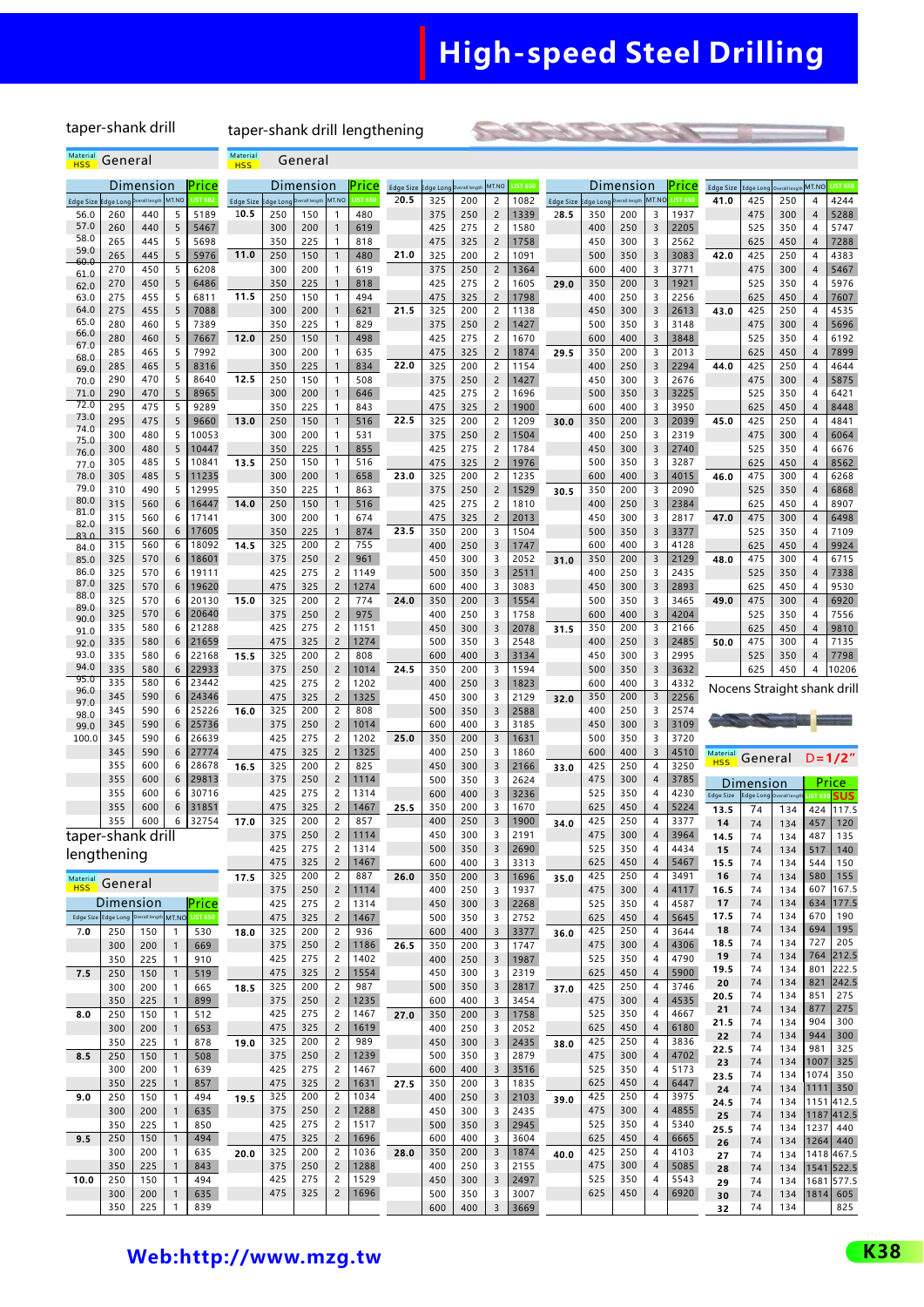#### **SG-ESS Drilling**

Material Drill with short length, suitable for workpiece material from carbon steel and stainless steel to aluminum<br>SG

**NACHI** 

**Contract Contract Contract Contract Contract Contract Contract Contract Contract Contract Contract Contract Co** 

|                  |                | Dimension           |                | Price         |      |                           | Dimension            |              | Price         |                  |                                    | Dimension           |              | Price         |
|------------------|----------------|---------------------|----------------|---------------|------|---------------------------|----------------------|--------------|---------------|------------------|------------------------------------|---------------------|--------------|---------------|
|                  |                |                     | Shank<br>Dia   | LIST<br>7572P |      |                           |                      | Shank<br>Dia | LIST<br>7572P |                  |                                    |                     | Shank<br>Dia | LIST<br>7572P |
| <b>Edge Size</b> | Edge Long<br>6 | Overall lengt<br>38 | 3              | 62            |      | Edge Size Edge Long<br>24 | Overall length<br>68 | 6            | 101           | <b>Edge Size</b> | Edge Long<br>43                    | Overall leng<br>100 | 12           | 244           |
| 1.0              |                |                     |                |               | 4.7  | 24                        | 68                   | 6            |               | 10.6             | 47                                 | 104                 | 12           |               |
| 1.1              | 6              | 38                  | 3              | 57            | 4.7  |                           |                      |              | 101           | 10.7             |                                    |                     |              | 244           |
| 1.1              | 7              | 39                  | 3              | 57            | 4.8  | 24                        | 68                   | 6            | 101           | 10.8             | 47                                 | 104                 | 12           | 244           |
| 1.2              | $\overline{7}$ | 39                  | 3              | 57            | 4.8  | 26                        | 70                   | 6            | 101           | 10.9             | 47                                 | 104                 | 12           | 244           |
| 1.2              | 8              | 40                  | 3              | 57            | 4.9  | 26                        | 70                   | 6            | 101           | 11.0             | 47                                 | 104                 | 12           | 244           |
| 1.3              | 8              | 40                  | 3              | 57            | 4.9  | 26                        | 70                   | 6            | 101           | 11.1             | 47                                 | 104                 | 12           | 275           |
| 1.3              | 8              | 40                  | 3              | 57            | 5.0  | 26                        | 70                   | 6            | 101           | 11.2             | 47                                 | 104                 | 12           | 275           |
| 1.4              | 9              | 41                  | 3              | 57            | 5.0  | 26                        | 70                   | 6            | 101           | 11.3             | 47                                 | 104                 | 12           | 275           |
| 1.4              | 9              | 41                  | 3              | 57            | 5.1  | 26                        | 70                   | 6            | 120           | 11.4             | 47                                 | 104                 | 12           | 275           |
| 1.5              | 9              | 41                  | 3              | 57            | 5.1  | 26                        | 70                   | 6            | 120           | 11.5             | 47                                 | 104                 | 12           | 275           |
| 1.5              | 9              | 41                  | 3              | 57            | 5.2  | 26                        | 70                   | 6            | 120           | 11.6             | 47                                 | 104                 | 12           | 299           |
| 1.6              | 10             | 42                  | 3              | 51            | 5.2  | 26                        | 70                   | 6            | 120           | 11.7             | 47                                 | 104                 | 12           | 299           |
| 1.6              | 10             | 42                  | 3              | 51            | 5.3  | 26                        | 70                   | 6            | 120           | 11.8             | 47                                 | 104                 | 12           | 299           |
| 1.7              | 10             | 42                  | 3              | 51            | 5.3  | 26                        | 70                   | 6            | 120           | 11.9             | 51                                 | 108                 | 12           | 299           |
| 1.7              | 10             | 42                  | 3              | 51            | 5.4  | 28                        | 72                   | 6            | 120           | 12.0             | 51                                 | 108                 | 12           | 299           |
|                  |                | 43                  | 3              | 51            |      | 28                        | 72                   | 6            | 120           | 12.1             | 51                                 | 108                 | 12           | 324           |
| 1.8              | 11             |                     |                |               | 5.4  |                           | 72                   |              |               |                  |                                    |                     |              |               |
| 1.8              | 11             | 43                  | 3              | 51            | 5.5  | 28                        |                      | 6            | 120           | 12.2             | 51                                 | 108                 | 12           | 324           |
| 1.9              | 11             | 43                  | 3              | 51            | 5.5  | 28                        | 72                   | 6            | 120           | 12.3             | 51                                 | 108                 | 12           | 324           |
| 1.9              | 11             | 43                  | 3              | 51            | 5.6  | 28                        | 72                   | 6            | 128           | 12.4             | 51                                 | 108                 | 12           | 324           |
| 2.0              | 12             | 44                  | 3              | 51            | 5.6  | 28                        | 72                   | 6            | 128           | 12.5             | 51                                 | 108                 | 12           | 324           |
| 2.0              | 12             | 44                  | 3              | 61            | 5.7  | 28                        | 72                   | 6            | 128           | 12.6             | 51                                 | 108                 | 12           | 352           |
| 2.1              | 12             | 44                  | 3              | 61            | 5.7  | 28                        | 72                   | 6            | 128           | 12.7             | 51                                 | 108                 | 12           | 352           |
| 2.1              | 12             | 44                  | 3              | 61            | 5.8  | 28                        | 72                   | 6            | 128           | 12.8             | 51                                 | 108                 | 12           | 352           |
| 2.2              | 13             | 45                  | 3              | 61            | 5.8  | 28                        | 72                   | 6            | 128           | 12.9             | 51                                 | 108                 | 12           | 352           |
| 2.2              | 13             | 45                  | 3              | 61            | 5.9  | 28                        | 72                   | 6            | 128           | 13.0             | 51                                 | 108                 | 12           | 352           |
| 2.3              | 13             | 45                  | 3              | 61            | 5.9  | 28                        | 72                   | 6            | 128           | 13.5             | 72                                 | 132                 | 16           | 491           |
| 2.3              | 13             | 45                  | 3              | 61            | 6.0  | 28                        | 72                   | 6            | 128           | 14.0             | 72                                 | 132                 | 16           | 491           |
| 2.4              | 13             | 45                  | 3              | 61            | 6.0  | 28                        | 72                   | 6            | 128           | 14.5             | 76                                 | 136                 | 20           | 540           |
| 2.4              | 14             | 46                  | 3              | 61            | 6.1  | 31                        | 75                   | 8            | 135           | 15.0             | 76                                 | 142                 | 20           | 650           |
|                  |                | 46                  | 3              | 61            | 6.2  | 31                        | 75                   | 8            | 135           | 15.5             | 80                                 | 146                 | 20           | 695           |
| 2.5              | 14             |                     |                |               |      | 31                        | 75                   | 8            |               | 16.0             | 80                                 | 146                 | 20           |               |
| 2.5              | 14             | 46                  | 3              | 61            | 6.3  |                           |                      |              | 135           |                  |                                    |                     |              | 695           |
| 2.6              | 14             | 46                  | 3              | 61            | 6.4  | 31                        | 75                   | 8            | 135           | 16.5             | 84                                 | 150                 | 20           | 721           |
| 2.6              | 14             | 46                  | 3              | 61            | 6.5  | 31                        | 75                   | 8            | 135           | 17.0             | 84                                 | 150                 | 20           | 721           |
| 2.7              | 14             | 46                  | 3              | 61            | 6.6  | 31                        | 75                   | 8            | 140           | 17.5             | 87                                 | 153                 | 20           | 778           |
| 2.7              | 16             | 48                  | 3              | 61            | 6.7  | 31                        | 75                   | 8            | 140           | 18.0             | 87                                 | 153                 | 20           | 778           |
| 2.8              | 16             | 48                  | 3              | 61            | 6.8  | 34                        | 78                   | 8            | 140           | 18.5             | 90                                 | 156                 | 20           | 829           |
| 2.8              | 16             | 48                  | 3              | 61            | 6.9  | 34                        | 78                   | 8            | 140           | 19.0             | 90                                 | 164                 | 25           | 829           |
| 2.9              | 16             | 48                  | 3              | 61            | 7.0  | 34                        | 78                   | 8            | 140           | 19.5             | 94                                 | 168                 | 25           | 1025          |
| 2.9              | 16             | 48                  | 3              | 61            | 7.1  | 34                        | 78                   | 8            | 147           | 20.0             | 94                                 | 168                 | 25           | 1025          |
| 3.0              | 16             | 48                  | 3              | 61            | 7.2  | 34                        | 78                   | 8            | 147           |                  |                                    |                     |              |               |
| 3.0              | 16             | 48                  | 3              | 61            | 7.3  | 34                        | 78                   | 8            | 147           |                  |                                    |                     |              |               |
| 3.1              | 18             | 50                  | 4              | 72            | 7.4  | 34                        | 78                   | 8            | 147           |                  | * Other specifications!            |                     |              |               |
| 3.1              | 18             | 50                  | 4              | 72            | 7.5  | 34                        | 78                   | 8            | 147           | inquiry          |                                    |                     |              |               |
| 3.2              | 18             | 50                  | 4              | 72            | 7.6  | 37                        | 81                   | 8            | 155           |                  |                                    |                     |              |               |
| 3.2              | 18             | 50                  | 4              | 72            | 7.7  | 37                        | 81                   | 8            | 155           |                  |                                    |                     |              |               |
| 3.3              | 18             | 50                  | 4              | 72            | 7.8  | 37                        | 81                   | 8            | 155           |                  |                                    |                     |              |               |
|                  |                |                     | 4              | 72            | 7.9  | 37                        | 81                   | 8            | 155           |                  |                                    |                     |              |               |
| 3.3              | 18             | 50                  |                |               |      | 37                        | 81                   | 8            |               |                  | <b>Center drill</b>                |                     |              |               |
| 3.4              | 18             | 50                  | 4              | 72            | 8.0  |                           |                      |              | 155           |                  |                                    |                     |              |               |
| 3.4              | 20             | 52                  | 4              | 72            | 8.1  | 37                        | 81                   | 10           | 167           |                  |                                    |                     |              |               |
| 3.5              | 20             | 52                  | $\overline{4}$ | 72            | 8.2  | 37                        | 81                   | 10           | 167           |                  |                                    |                     |              |               |
| 3.5              | 20             | 52                  | 4              | 72            | 8.3  | 37                        | 81                   | 10           | 167           |                  |                                    |                     |              |               |
| 3.6              | 20             | 52                  | $\overline{4}$ | 79            | 8.4  | 37                        | 81                   | 10           | 167           |                  |                                    |                     |              |               |
| 3.6              | 20             | 52                  | 4              | 79            | 8.5  | 37                        | 81                   | 10           | 167           |                  |                                    |                     |              |               |
| 3.7              | 20             | 52                  | $\overline{4}$ | 79            | 8.6  | 40                        | 90                   | 10           | 180           | Material         | General                            |                     |              |               |
| 3.7              | 20             | 52                  | 4              | 79            | 8.7  | 40                        | 90                   | 10           | 180           | <b>HSS</b>       | Edge Size×Shank Dia×Overall length |                     |              |               |
| 3.8              | 20             | 52                  | $\overline{4}$ | 79            | 8.8  | 40                        | 90                   | 10           | 180           |                  |                                    |                     |              |               |
| 3.8              | 22             | 54                  | 4              | 79            | 8.9  | 40                        | 90                   | 10           | 180           |                  | Dimension                          |                     |              | Price         |
| 3.9              | 22             | 54                  | $\overline{4}$ | 79            | 9.0  | 40                        | 90                   | 10           | 180           |                  | $0.4 \times 3.0 \times 31$         |                     |              | 110           |
| 3.9              | 22             | 54                  | 4              | 79            | 9.1  | 40                        | 90                   | 10           | 192           |                  | $0.5 \times 3.0 \times 31$         |                     |              | 86            |
| 4.0              | 22             | 54                  | $\overline{4}$ | 79            | 9.2  | 40                        | 90                   | 10           | 192           |                  | $0.6 \times 3.5 \times 36$         |                     |              | 77            |
| 4.0              | 22             | 54                  | 4              | 79            | 9.3  | 40                        | 90                   | 10           | 192           |                  | $0.8\times4.0\times36$             |                     |              | 59            |
| 4.1              | 22             | 66                  | 6              | 89            | 9.4  | 40                        | 90                   | 10           | 192           |                  | $1.0 \times 4.0 \times 36$         |                     |              | 49            |
| 4.1              | 22             | 66                  | 6              | 89            | 9.5  | 40                        | 90                   | 10           | 192           |                  | $1.2 \times 5.0 \times 42$         |                     |              | 45            |
| 4.2              |                | 66                  | 6              | 89            | 9.6  | 43                        | 93                   | 10           | 204           |                  | $1.5 \times 5.0 \times 42$         |                     |              | 37            |
|                  | 22             |                     |                |               | 9.7  |                           |                      |              |               |                  |                                    |                     |              | 37            |
| 4.2              | 22             | 66                  | 6              | 89            |      | 43                        | 93                   | 10           | 204           |                  | $2.0 \times 5.0 \times 42$         |                     |              | 43            |
| 4.3              | 22             | 66                  | 6              | 89            | 9.8  | 43                        | 93                   | 10           | 204           |                  | $2.5 \times 6.0 \times 47$         |                     |              |               |
| 4.3              | 24             | 68                  | 6              | 89            | 9.9  | 43                        | 93                   | 10           | 204           |                  | $3.0 \times 7.7 \times 57$         |                     |              | 52            |
| 4.4              | 24             | 68                  | 6              | 89            | 10.0 | 43                        | 100                  | 10           | 204           |                  | $3.2 \times 7.7 \times 57$         |                     |              | 52            |
| 4.4              | 24             | 68                  | 6              | 89            | 10.1 | 43                        | 100                  | 12           | 222           |                  | $4.0 \times 10 \times 69$          |                     |              | 103           |
| 4.5              | 24             | 68                  | 6              | 89            | 10.2 | 43                        | 100                  | 12           | 222           |                  | $5.0 \times 11 \times 69$          |                     |              | 111           |
| 4.5              | 24             | 68                  | 6              | 89            | 10.3 | 43                        | 100                  | 12           | 222           |                  | $6.0 \times 16 \times 90$          |                     |              | 271           |
| 4.6              | 24             | 68                  | 6              | 101           | 10.4 | 43                        | 100                  | 12           | 222           |                  | $8.0 \times 18 \times 100$         |                     |              | 425           |
| 4.6              | 24             | 68                  | 6              | 101           | 10.5 | 43                        | 100                  | 12           | 222           |                  | $10\times18\times100$              |                     |              | 425           |

| Tvpe | Price | <b>Type</b> |  |
|------|-------|-------------|--|

carbide drill

г

| <b>Type</b> | Price | <b>Type</b>   | Price |
|-------------|-------|---------------|-------|
| $1.0 - 2.0$ | 17    | $7.6 - 8.1$   | 150   |
| $2.1 - 2.5$ | 22    | $8.2 - 8.5$   | 185   |
| $2.6 - 3.0$ | 27    | $8.6 - 9.0$   | 195   |
| $3.6 - 4.0$ | 40    | $9.1 - 9.5$   | 234   |
| $4.1 - 4.5$ | 74    | $9.6 - 10.0$  | 280   |
| $4.6 - 5.0$ | 80    | $10.1 - 10.5$ | 300   |
| $5.1 - 5.5$ | 88    | $10.6 - 11.0$ | 320   |
| $5.6 - 6.0$ | 94    | $11.1 - 11.5$ | 360   |
| $6.1 - 6.5$ | 100   | $11.6 - 12.0$ | 400   |
| $6.6 - 7.0$ | 120   | $12.1 - 12.5$ | 456   |
| $7.1 - 7.5$ | 140   | $12.6 - 13.0$ | 480   |

#### **Tungsten steel drill, drill point center**



|                          |                  | Dimension          |                | Price |
|--------------------------|------------------|--------------------|----------------|-------|
| <b>Edge Size</b>         | Edge Long        | Shank Dia          | Overall length |       |
| 01.0                     | 2.4              | 4                  | 38             | 64    |
| Φ1.5                     | 2.4              | $\overline{4}$     | 38             | 64    |
| Φ2.0                     | 2.9              | 4                  | 50             | 64    |
| Φ2.0                     | 2.9              | 6                  | 50             | 110   |
| 42.5                     | 3.1              | б                  | 50             | 110   |
| Φ3.0                     | 3.9              | 6                  | 50             | 110   |
| Φ3.0                     | 3.9              | 8                  | 50             | 160   |
| $\Phi$ 4.0<br>$\Phi$ 5.0 | 5.0              | 10                 | 65             | 250   |
|                          | 6.3              | 12                 | 60             | 310   |
|                          |                  |                    |                |       |
|                          |                  | drill point center |                |       |
| Edge Long Tip angle      |                  | Shank Dia          | Overall length | Price |
| 3                        | 90/135°          | Ф3                 | 50             | 34    |
| 4                        | $90/135^{\circ}$ | Φ4                 | 55             | 44    |
| 5                        | $90/135^{\circ}$ | $\Phi$             | 60             | 60    |
| 6                        | 90/135°          | Φ6                 | 65             | 84    |
| 8                        | $90/135^{\circ}$ | Ф8                 | 80             | 154   |
| 10                       | 90/135°          | Φ10                | 90             | 234   |
| 12                       | $90/135^{\circ}$ | Φ12                | 100            | 350   |

### **Carbide Center drill**



### **[Web:http://www.mzg.tw](http://www.mzg.tw)**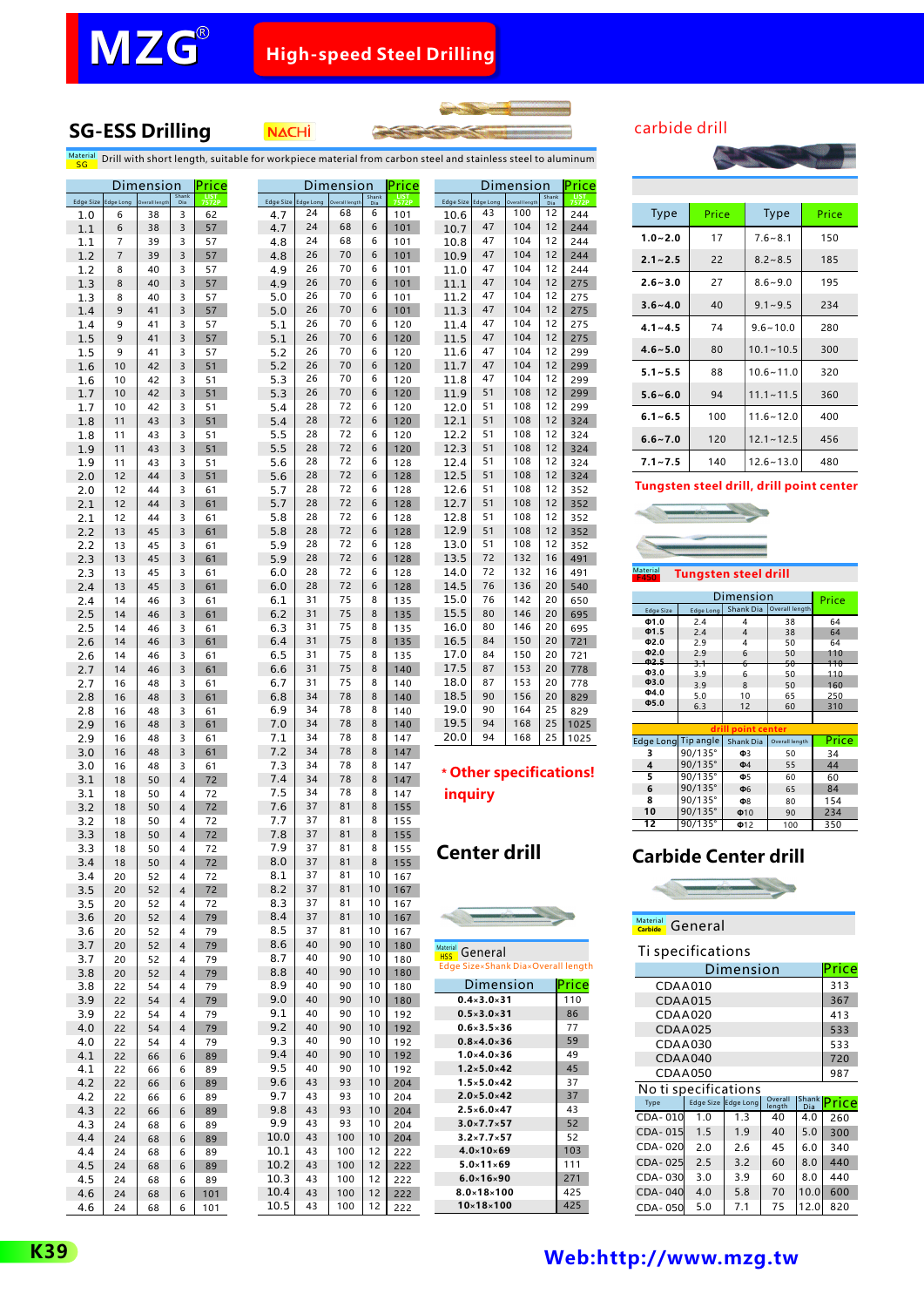## **High-speed Steel/Carbide Drilling**

#### **Carbide drill**



| d             | Overall<br>L<br>length | Edge<br>$\ell$<br>Long | Price |
|---------------|------------------------|------------------------|-------|
| 1.0           | 34                     | 12                     | 12    |
| 1.1           | 36                     | 12                     | 12    |
| $1.2 - 1.3$   | 38                     | 16                     |       |
| $1.4 - 1.5$   | 40                     | 18                     |       |
| $1.6 - 1.7$   | 43                     | 20                     |       |
| $1.8 - 1.9$   | 46                     | 22                     |       |
| 2.0           | 49                     | 24                     |       |
| 2.1           | 49                     | 24                     |       |
| $2.2 - 2.3$   | 53                     | 27                     |       |
| $2.4 - 2.5$   | 57                     | 30                     |       |
| 2.6           | 57                     | 30                     |       |
| $2.7 - 3.0$   | 61                     | 33                     |       |
| $3.1 - 3.3$   | 65                     | 36                     |       |
| $3.4 - 3.5$   | 70                     | 39                     |       |
| $3.6 - 3.7$   | 70                     | 39                     |       |
| $3.8 - 4.0$   | 75                     | 43                     |       |
| $4.1 - 4.2$   | 75                     | 43                     |       |
| $4.3 - 4.5$   | 80                     | 47                     |       |
| $4.6 - 4.7$   | 80                     | 47                     |       |
| $4.8 - 5.0$   | 86                     | 52                     |       |
| $5.1 - 5.3$   | 86                     | 52                     |       |
| $5.4 - 5.5$   | 93                     | 57                     |       |
| $5.6 - 6.0$   | 93                     | 57                     |       |
| $6.1 - 6.5$   | 101                    | 63                     |       |
| $6.6 - 6.7$   | 101                    | 63                     |       |
| $6.8 - 7.0$   | 109                    | 69                     |       |
| $7.1 - 7.5$   | 109                    | 69                     |       |
| $7.6 - 8.0$   | 117                    | 75                     |       |
| $8.1 - 8.5$   | 117                    | 75                     |       |
| $8.6 - 9.0$   | 125                    | 81                     |       |
| $9.1 - 9.5$   | 125                    | 81                     |       |
| $9.6 - 10.0$  | 133                    | 87                     |       |
| $10.1 - 10.5$ | 133                    | 87                     |       |
| 10.6          | 133                    | 87                     |       |
| 10.7-11.0     | 142                    | 94                     |       |
| $11.1 - 11.6$ | 142                    | 94                     |       |
| 11.6-11.8     | 142                    | 94                     |       |
| 11.9-12.0     | 151                    | 101                    |       |
| $12.1 - 12.5$ | 151                    | 101                    |       |
| 12.6-13.0     | 151                    | 101                    |       |

For NC processing, can process cast steel, cast iron, chilled cast steel, malleable iron,wear-resistant plastic and other difficult to cut materials. For high-speed feed, high-speed cutting, the use of long life, fast shorten the processing time and enhance efficiency.

#### **90 ° tungsten steel drill bit fixed-point NC**



| Order Number | Cat.No   |    | Dimension         |                   | Price        |
|--------------|----------|----|-------------------|-------------------|--------------|
|              |          | d  | Overall<br>length | Edge<br>l<br>Long |              |
| 541100       | WP-17C-3 | 3  | 45                | 10                | <b>WP-17</b> |
| 541102       | WP-17C-4 | 4  | 50                | 12                |              |
| 541104       | WP-17C-5 | 5  | 50                | 15                |              |
| 541106       | WP-17C-6 | 6  | 60                | 20                |              |
| 541108       | 8        | 8  | 60                | 25                |              |
| 541110       | 10       | 10 | 75                | 25                |              |
| 541112       | 12       | 12 | 75                | 30                |              |
| 541114       | 16       | 16 | 16                | 35                |              |

#### **90 ° W-Ti-coated steel drill bit fixed**

### θ d L 90°

| d-point NC   |          |    |                                |                          |              |  |  |  |  |  |
|--------------|----------|----|--------------------------------|--------------------------|--------------|--|--|--|--|--|
| Order Number | Cat.No   |    | Dimension                      |                          | Price        |  |  |  |  |  |
|              |          | d  | Overall<br>lenath <sup>1</sup> | Edge<br>$\theta$<br>Long |              |  |  |  |  |  |
| 541200       | WP-17C-3 | 3  | 45                             | 10                       | <b>WP-17</b> |  |  |  |  |  |
| 541202       | WP-17C-4 | 4  | 50                             | 12                       |              |  |  |  |  |  |
| 541204       | WP-17C-5 | 5  | 50                             | 15                       |              |  |  |  |  |  |
| 541206       | WP-17C-6 | 6  | 60                             | 20                       |              |  |  |  |  |  |
| 541208       | 8        | 8  | 60                             | 25                       |              |  |  |  |  |  |
| 541210       | 10       | 10 | 75                             | 25                       |              |  |  |  |  |  |
| 541212       | 12       | 12 | 75                             | 30                       |              |  |  |  |  |  |
| 541214       | 16       | 16 | 16                             | 35                       |              |  |  |  |  |  |

#### **120 ° tungsten steel drill bit fixed-point NC**



| Order Number | Cat.No   |    | Dimension         |                        | Price        |
|--------------|----------|----|-------------------|------------------------|--------------|
|              |          | d  | Overall<br>length | Edge<br>$\ell$<br>Long |              |
| 541300       | WP-17C-3 | 3  | 45                | 10                     | <b>WP-17</b> |
| 541302       | WP-17C-4 | 4  | 50                | 12                     |              |
| 541304       | WP-17C-5 | 5  | 50                | 15                     |              |
| 541306       | WP-17C-6 | 6  | 60                | 20                     |              |
| 541308       | 8        | 8  | 60                | 25                     |              |
| 541310       | 10       | 10 | 75                | 25                     |              |
| 541312       | 12       | 12 | 75                | 30                     |              |
| 541314       | 16       | 16 | 16                | 35                     |              |

#### **120 ° W-Ti-coated steel drill bit fixed-point NC**



| Order Number | Cat.No   |    | Dimension            |                    | Price |
|--------------|----------|----|----------------------|--------------------|-------|
|              |          | d  | Overall,<br>length L | Edge<br>I.<br>Long |       |
| 541400       | WP-17C-3 | 3  | 45                   | 10                 |       |
| 541402       | WP-17C-4 | 4  | 50                   | 12                 |       |
| 541404       | WP-17C-5 | 5  | 50                   | 15                 |       |
| 541406       | WP-17C-6 | 6  | 60                   | 20                 |       |
| 541408       | 8        | 8  | 60                   | 25                 |       |
| 541410       | 10       | 10 | 75                   | 25                 |       |
| 541412       | 12       | 12 | 75                   | 30                 |       |
| 541414       | 16       | 16 | 16                   | 35                 |       |

#### **Tungsten steel mechanical reamer**



For less than HRC55 steel, stainless steel, titanium, cast iron and other hard Twisted hole cut materials.

| D <sub>1</sub><br>Diameter | L1<br>Flute<br>Length | L<br>Overall<br>Length | D<br>Shank<br>Diameter | Flute<br>Number | <b>Price</b> |
|----------------------------|-----------------------|------------------------|------------------------|-----------------|--------------|
| $1.0 - 1.5$                | 9                     | 50                     | 1                      | 3               |              |
| $1.51 - 2.0$               | 11                    | 50                     | 1.5                    | 4               |              |
| $2.01 - 2.5$               | 14                    | 60                     | $\overline{2}$         | $\overline{4}$  |              |
| $2.51 - 3.0$               | 15                    | 60                     | 2.5                    | 4               |              |
| $3.01 - 3.5$               | 15                    | 65                     | 3                      | $\overline{4}$  |              |
| $3.51 - 4.0$               | 19                    | 75                     | 3.5                    | 4               |              |
| $4.01 - 4.5$               | 21                    | 80                     | $\overline{4}$         | 6               |              |
| $4.51 - 5.0$               | 23                    | 86                     | 4.5                    | 6               |              |
| $5.01 - 5.5$               | 26                    | 93                     | 5                      | 6               |              |
| $5.51 - 6.0$               | 26                    | 93                     | 5                      | 6               |              |
| $6.01 - 6.5$               | 26                    | 93                     | 6                      | 6               |              |
| $6.51 - 7.0$               | 31                    | 110                    | 6                      | 6               |              |
| $7.01 - 7.5$               | 31                    | 110                    | 6                      | 6               |              |
| $7.51 - 8.0$               | 33                    | 110                    | 6                      | 6               |              |
| $8.01 - 8.5$               | 33                    | 117                    | 8                      | 6               |              |
| $8.51 - 9.0$               | 33                    | 125                    | 8                      | 6               |              |
| $9.01 - 9.5$               | 38                    | 135                    | 8                      | 6               |              |
| $9.51 - 10.0$              | 38                    | 135                    | 8                      | 6               |              |
| $10.01 \times 10.5$        | 41                    | 145                    | 10                     | 6               |              |
| 10.51~11.00                | 41                    | 145                    | 10                     | 6               |              |
| $11.01 - 11.5$             | 45                    | 145                    | 12                     | 6               |              |
| $11.51 - 12.00$            | 45                    | 145                    | 12                     | 6               |              |
| $13 - 16$                  | 52                    | 170                    | 16                     | 8               |              |
| $17 - 20$                  | 60                    | 200                    | 20                     | 8               |              |

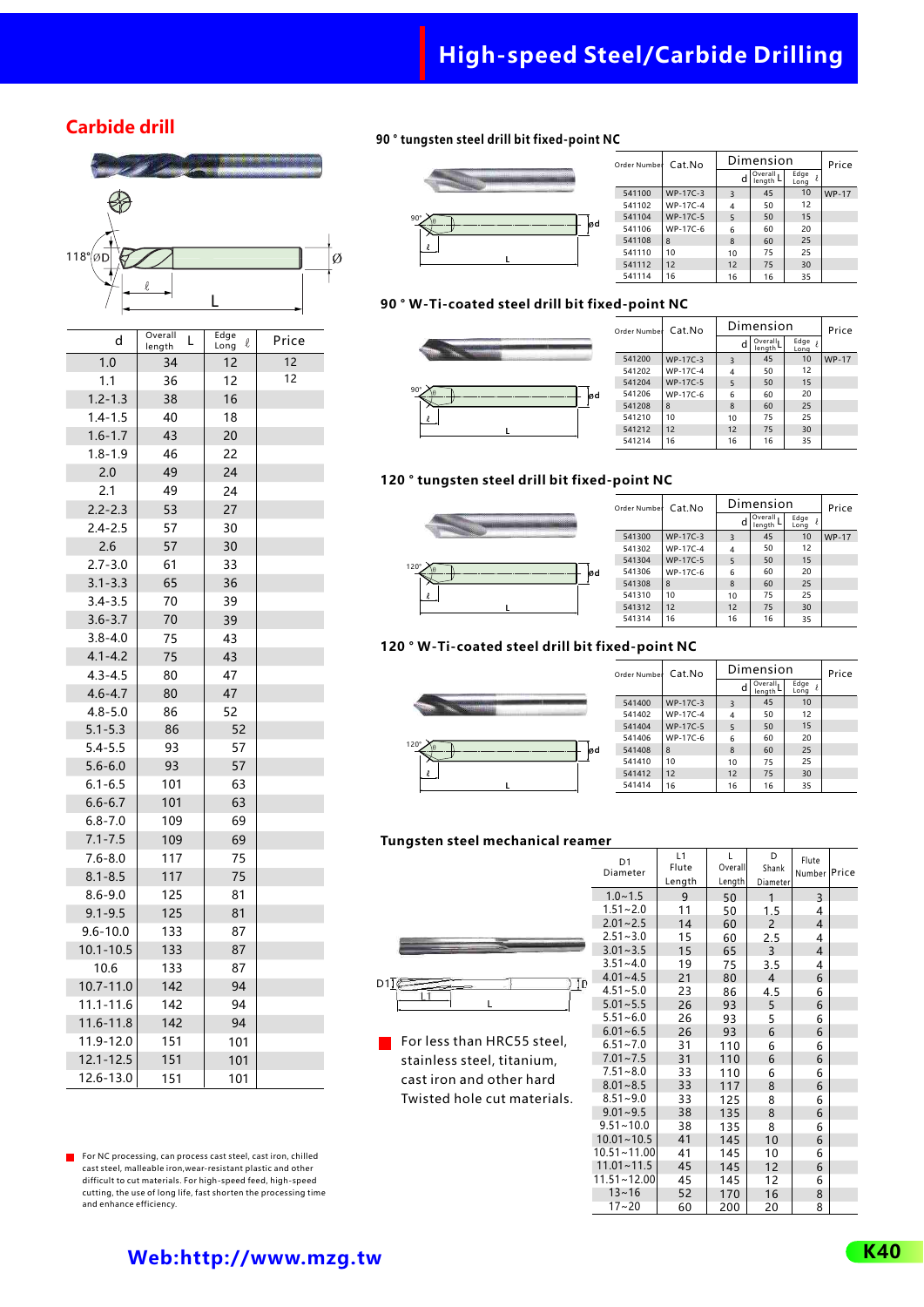## **SWRMT**

**Spiral welding blade type ultrafine tungsten steel- Mechanical - Morse taper shank reamer**



Metric

|                     | <b>Type</b> |       |                |     | Dimension Size(mm) |           |                |       |
|---------------------|-------------|-------|----------------|-----|--------------------|-----------|----------------|-------|
| <b>Order Number</b> |             | D(H7) | Edge Long<br>H |     | $d_{1}$            | <b>MT</b> |                | Price |
| 551100              | SWRMT-12    | 12    | 20             | 150 | 11                 | 2#        | $\overline{4}$ | 390   |
| 551102              | SWRMT-14    | 14    | 20             | 150 | 13                 | 2#        | 4              | 410   |
| 551104              | SWRMT-15    | 15    | 25             | 150 | 14                 | 3#        | $\overline{4}$ | 465   |
| 551106              | SWRMT-16    | 16    | 25             | 150 | 15                 | 3#        | 4              | 465   |
| 551108              | SWRMT-17    | 17    | 25             | 150 | 16                 | 3#        | $\overline{4}$ | 510   |
| 551110              | SWRMT-18    | 18    | 35             | 200 | 17                 | 3#        | 5              | 715   |
| 551112              | SWRMT-19    | 19    | 35             | 200 | 18                 | 3#        | 5              | 730   |
| 551114              | SWRMT-20    | 20    | 35             | 200 | 19                 | 3#        | 5              | 735   |
| 551116              | SWRMT-22    | 22    | 35             | 200 | 20                 | 3#        | 5              | 830   |
| 551118              | SWRMT-23    | 23    | 35             | 200 | 21                 | 3#        | 5              | 835   |
| 551120              | SWRMT-24    | 24    | 35             | 200 | 22                 | 3#        | 5              | 865   |
| 551122              | SWRMT-25    | 25    | 35             | 200 | 22                 | 3#        | 5              | 840   |
| 551124              | SWRMT-28    | 28    | 35             | 230 | 25                 | 4#        | 6              | 1160  |
| 551126              | SWRMT-30    | 30    | 35             | 230 | 26                 | 4#        | 6              | 1195  |
| 551128              | SWRMT-32    | 32    | 35             | 230 | 28                 | 4#        | 6              | 1245  |
| 551130              | SWRMT-35    | 35    | 35             | 230 | 31                 | 4#        | 6              | 1360  |
| 551132              | SWRMT-40    | 40    | 40             | 260 | 34                 | 4#        | 6              | 1650  |
| 551134              | SWRMT-42    | 42    | 40             | 260 | 36                 | 4#        | 6              | 1810  |
| 551136              | SWRMT-45    | 45    | 40             | 260 | 38                 | 4#:5#     | 6              | 2020  |
| 551138              | SWRMT-50    | 50    | 50             | 300 | 44                 | 4#:5#     | 6              | 2520  |
| 551140              | SWRMT-55    | 55    | 50             | 300 | 46                 | 4#:5#     | 8              | 3070  |
| 551142              | SWRMT-60    | 60    | 50             | 300 | 50                 | 4#:5#     | 8              | 3300  |

# **SWRIMT**

**Spiral welding blade type ultrafine tungsten steel - Mechanical - Morse taper shank reamer** Inch

| Order Number | <b>Type</b>  |                 | Dimension Size(mm) |     |       |           |   |       |  |
|--------------|--------------|-----------------|--------------------|-----|-------|-----------|---|-------|--|
|              |              | D(H7)           | Edge Long<br>н     |     | $d_1$ | <b>MT</b> |   | Price |  |
| 551200       | SWRIMT-1/2"  | 1/2"            | 20                 | 150 | 12    | 2#        | 4 | 410   |  |
| 551202       | SWRIMT-5/8"  | 5/8"            | 25                 | 150 | 15    | 3#        | 4 | 465   |  |
| 551204       | SWRIMT-3/4"  | 3/4"            | 35                 | 200 | 18    | 3#        | 5 | 735   |  |
| 551206       | SWRIMT-7/8"  | 7/8"            | 35                 | 200 | 20    | 3#        | 5 | 865   |  |
| 551208       | SWRIMT-1"    | 1 <sup>11</sup> | 35                 | 200 | 22    | 3#        | 5 | 1160  |  |
| 551210       | SWRIMT-1"1/8 | 1"1/8           | 35                 | 230 | 25    | 4#        | 6 | 1195  |  |
| 551212       | SWRIMT-1"1/4 | 1"1/4           | 35                 | 230 | 28    | 4#        | 6 | 1245  |  |
| 551214       | SWRIMT-1"3/8 | 1"3/8           | 35                 | 230 | 31    | 4#        | 6 | 1360  |  |
| 551216       | SWRIMT-1"1/2 | 1"1/2           | 35                 | 260 | 34    | 4#        | 6 | 1650  |  |
| 551218       | SWRIMT-1"5/8 | 1"5/8           | 40                 | 260 | 36    | 4#        | 6 | 1810  |  |
| 551220       | SWRIMT-1"3/4 | 1"3/4           | 40                 | 260 | 38    | 4#        | 6 | 2020  |  |
| 551222       | SWRIMT-1"7/8 | 1"7/8           | 40                 | 260 | 40    | 4#        | 6 | 2520  |  |
| 551224       | SWRIMT-2"    | 2"              | 50                 | 300 | 44    | 4#        | 6 | 3070  |  |

# **SWRM**



### **Spiral welding blade type ultrafine tungsten steel - Mechanical - straight shank reamer**

| Order Number | Type    |       | Price     |     |              |       |    |  |     |
|--------------|---------|-------|-----------|-----|--------------|-------|----|--|-----|
|              |         | D(H7) | Edge Long |     | $\mathbf{d}$ | d(h7) | ь, |  |     |
| 551300       | SWRM-12 | 12    | 20        | 120 | 11           | 12    | 50 |  | 270 |
| 551302       | SWRM-14 | 14    | 20        | 150 | 13           | 16    | 60 |  | 305 |
| 551304       | SWRM-15 | 15    | 20        | 150 | 14           | 16    | 60 |  | 315 |
| 551306       | SWRM-16 | 16    | 25        | 150 | 15           | 16    | 60 |  | 340 |
| 551308       | SWRM-20 | 20    | 35        | 200 | 19           | 20    | 60 |  | 550 |
| 551310       | SWRM-25 | 25    | 35        | 200 | 20           | 20    | 60 |  | 630 |

## **K41 [Web:http://www.mzg.tw](http://www.mzg.tw)**